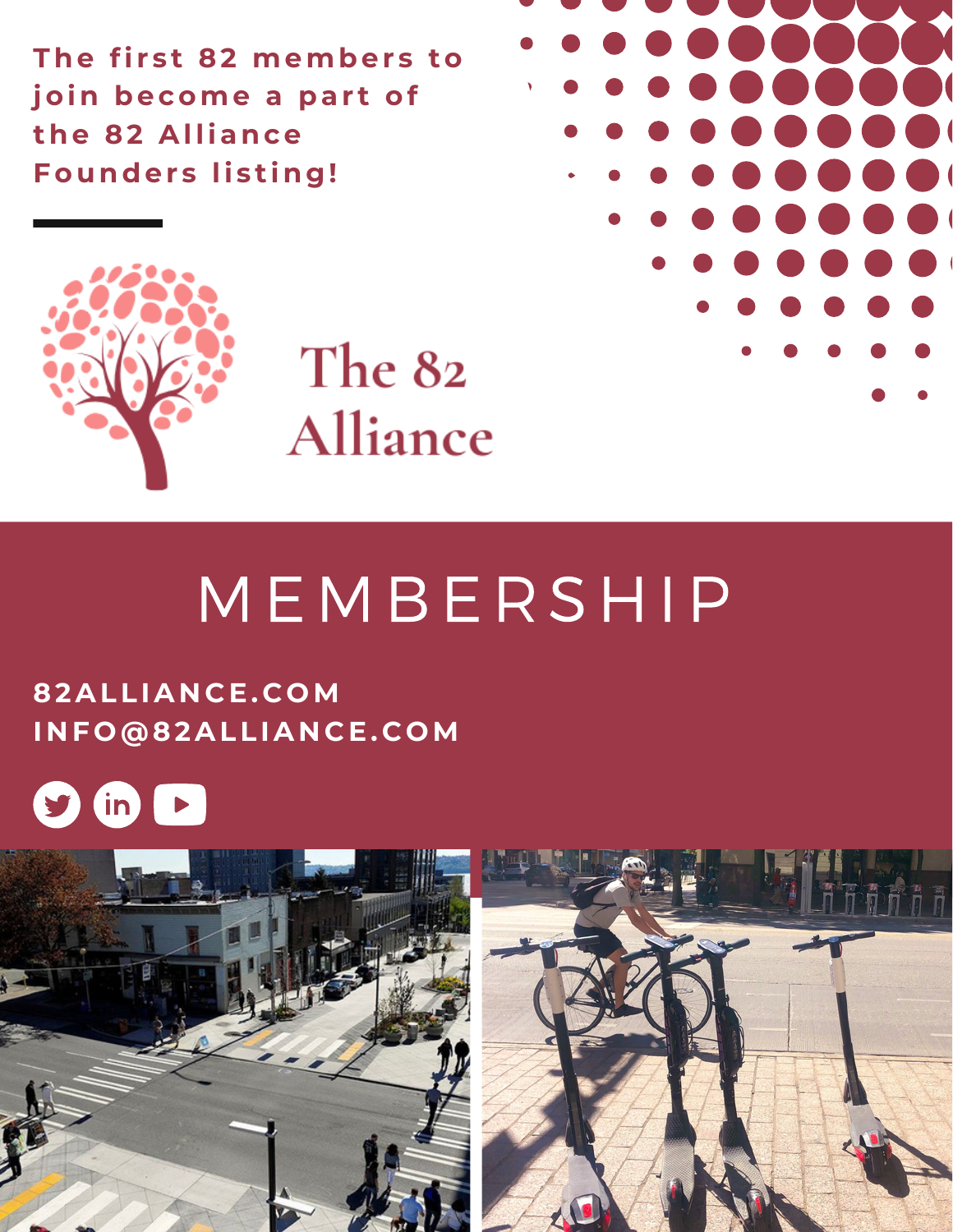## ABOUT

The 82 Alliance, is a not-for-profit mobility think tank that focuses on reimagining how we move our cities, towns, and people. As our world is changing we can and should be planning and creating a better tomorro w .

### **WH Y J O I N ?**

Join an alliance of people, organizations, and communities who work together to implement and enhance mobility choices for all.

## **MISSI O N**

Creating a better tomorrow for all.

# THE 82 A W ARDS

The 82 awards will be distributed annually to those who are working in the following areas; trip reduction, enhancing the built environment, improving equity, helping to reduce the impact of climate change, and or advocating for positive change that creates a better tomorrow for all.

The application fee is \$150 for nonmembers and supporter level members. The application fee is waived for our Advocate, Champion, and Society level members.

Tiers: Bronze, Silver, Gold, Platinum